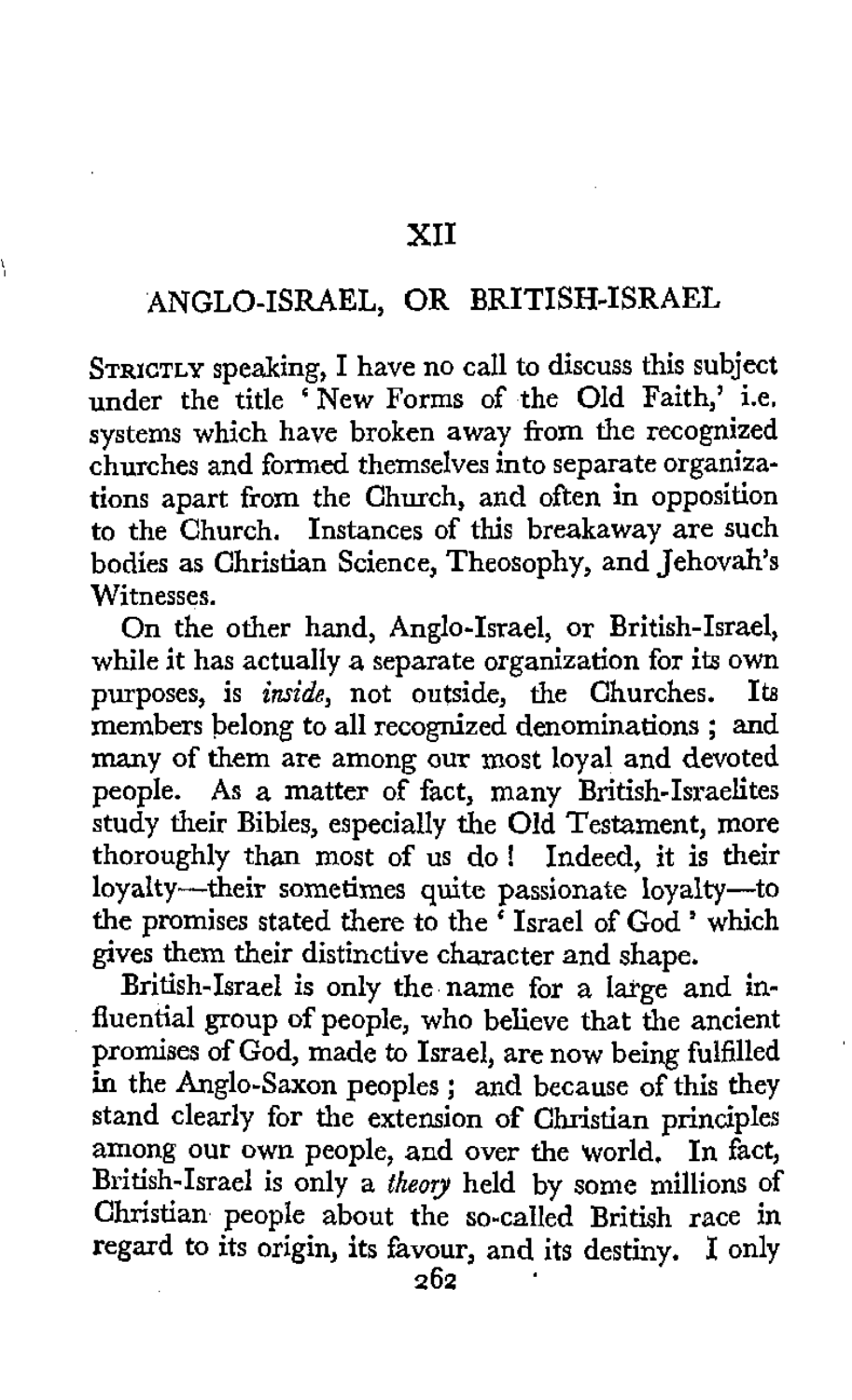include this subject in my course of lectures because of many requests sent to me by puzzled people who would like to know what the movement represents and teaches.

This being so, may I say at the outset that I see no special reason for any church either to combat or denounce British-Israel as if it were a counter-denomination or an opposition camp? At the most, as I have said, it is only a theory, founded on certain readings of the Bible, and supported by some historical claims which a man can either accept or refuse. If he accepts which a man can either accept or refuse. If he accepts<br>the theory, good and well ; if he rejects it, good and well. **As** we say, it is all 'up to him' and what he considers reasonable proof. To the best of my knowledge, so far from its members being in any opposition to the Churches, most of its supporters are active and convinced Christian people ; and many of its important writers **and** lecturers have been ministers and clergymen.

**I** 

Stated shortly, British-Israel is *a* society of people who believe that the British Commonwealth of Nations and the United States of America are the descendants of the lost Ten Tribes of Israel, who were carried captive into **Assyria** by King Sargon in **721** B.C. This Sargon, who usurped the throne from Salmanazar, says, ' I led forth **27,290** of those who dwelt in the midst of it,' and according to **2** Kings xvii, Israel was transported **to** Mesopotamia and Media. The other two tribesnow called the Jews-who occupied the Southern Kingdom in Palestine, were overrun by Nebuchadnezzar and taken captive by him to Babylon in 587 B.c., i.e. roughly **134** years later. There were about **IO,OOO** ' **263**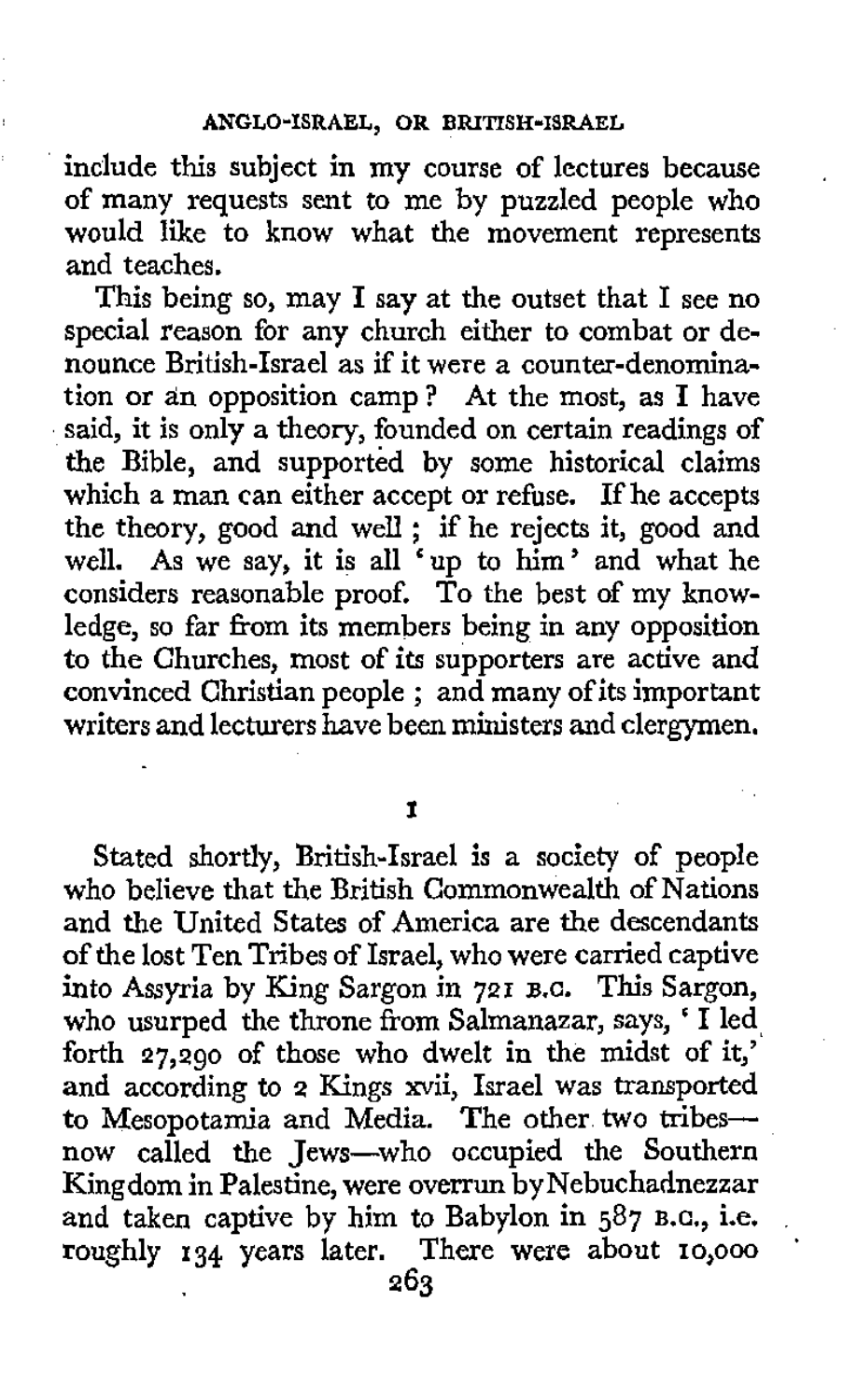of these Jews transported in this second and later captivity.

Now we know beyond any doubt what happened to these two tribes, the Jews. They came back later from their Babylonian exile under the leadership of Ezra and Nehemiah, and reoccupied Judah and Jerusalem. All this is clearly stated in the Bible.

But what happened to the *Ten Tm'bes* carried into Assyria and the mountains of Media in **721 B.C.** ? For centuries this was regarded as one of the prime puzzles of history, and has led to endless speculation on the part of curious people. The common explanation was -and with most of us still is-that these Ten Tribes were ' lost ' by being absorbed among the people with whom they dwelt-just as many of their southern brethren, the Jews, who refused to go back to Palestine under Ezra and Nehemiah, were absorbed into the common life of the Babylonians among whom they elected to remain-and just as the Picts in Scotland and the ancient Britons in England became part of the common stream of Scots, Anglo-Saxons, Danes, and Normans. None of these was really ' lost,' for they all gave their own distinctive contribution to the succeeding centuries.

British-Israel believes, however, that it can prove that these Ten Tribes migrated over Asia and Europe, and became the forefathers **of** the present inhabitants of Britain, and through them of the inhabitants of the Dominions and the United States of America. Believing this, they also claim that all the ancient promises of God made to Israel, through their native prophets, Elijah, Hosea, and Amos, axe **now** being fulfilled in us. To put it shortly, the people of the British Commonwealth and of the **United** States, according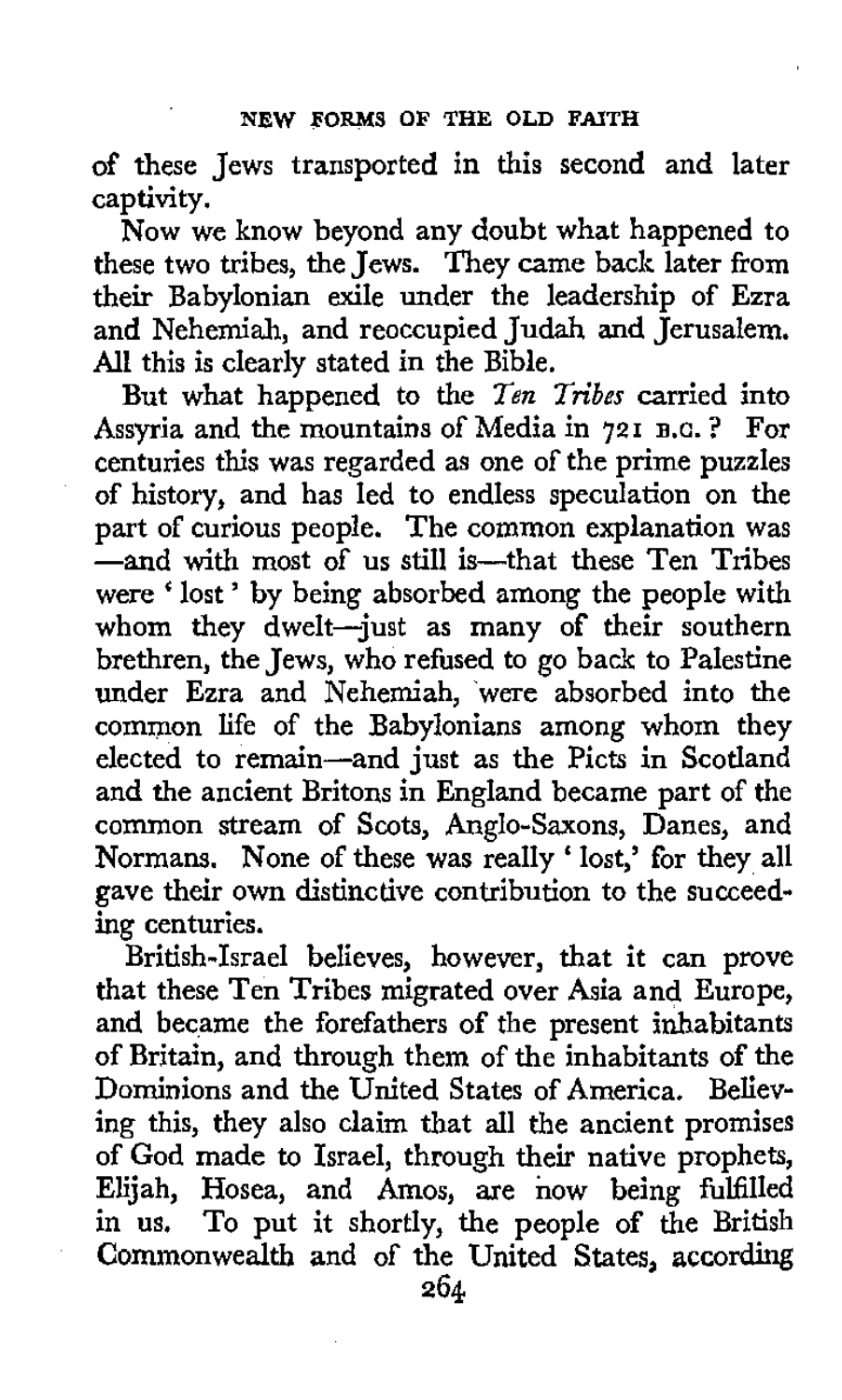to this theory, are the far-off descendants of these lost Ten Tribes of Israel, and are therefore the ' heirs of all God's promises,' made to the Israelites before their captivity in Assyria.

Before we discuss this theory may I give a short note about the origin and history of the movement itself?

There is an immense modern literature on this subject, running into thousands of volumes, pamphlets, and tracts ; and there are several weekly or monthly periodicals published here and in America in support of this faith. Indeed, the British-Israelites are sufficiently numerous to support a publishing house of their own. which issues a stream of books, pamphlets, and magazines dealing entirely with this theme.

So far as I can gather, the earliest published reference to this theory of an ' Israelitish origin ' of the English people (and at first the theory was limited strictly to what we call the *English* people) can be traced to a book called *The Rights* of *the Kingdom,* by John' Sadler, in **1649.** In this book he tried to show **how** many ' striking parallels ' exist between common English laws and customs **and** those of the Hebrews. However interesting this apparent parallelism may be, it carries no special weight in such an argument. For it is obvious surely that **a** nation which became Christian and studied the Bible through many generations would tend to model its laws and principles on those of the inspired Word, just as the Puritans of John Sadler's own day took even their ordinary Christian names from the people of the Old and New Testaments.

But Sadler's book, though not very impressive in itself, did one thing-it set others thinking and speculat**ing.** In **1794** *a* man called Richard Brothers, **a** half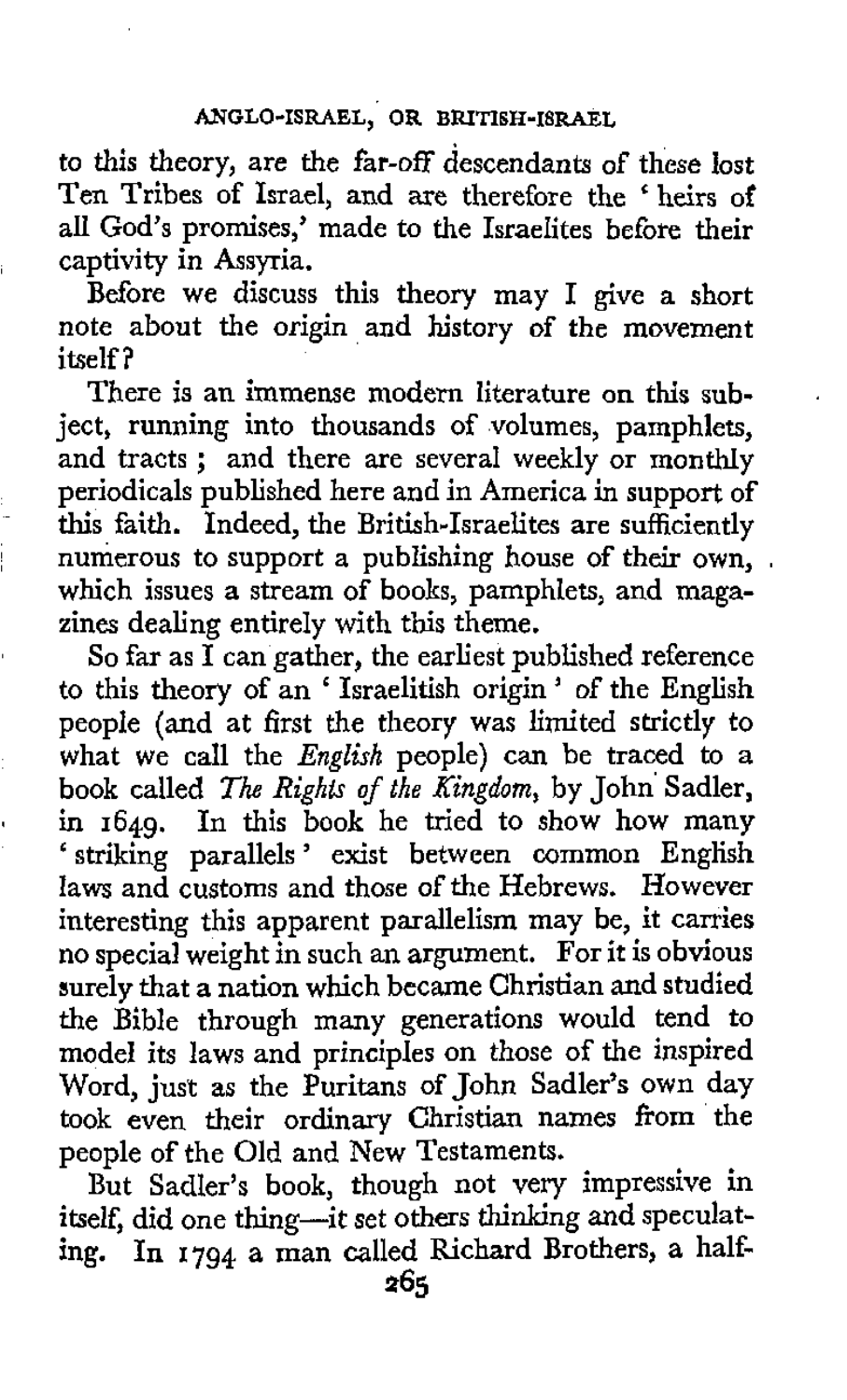pay officer of the navy, and *a* **man** of rather eccentric mind and habits, published a book with the title *Revealed Knowledge of the Prophecies and Times.* This book, along with about fourteen other subsequent volumes, made the first specific claim that the English people are the descendants **and** heirs of the Ten Tribes of Israel. Then in **1840** the theory was adopted by John Wilson, who wrote on the subject and lectured extensively before large audiences. Regarding his **book,**  *Our Israelitish Origin,* one writer remarks that it is,' the first coherent exposition of the theory.' It may thus be regarded as the real foundation of this remarkable theory, i.e. where it is stated and expounded in a more or less historical and scientific treatment of evidence as such. He was followed by many others, even by the Astronomer Royal for Scotland, *C.* Piazzi Smith, who deduced from certain queer measurements of the Great Pyramid in Egypt that the British people were directly descended from the lost Ten Tribes.

Since then the theory has been prodaimed **far** and wide, and has appealed to all sorts of people, **who**  believe its main claim-that we can establish, both from the Bible and from history, that the ten tribes were not lost or absorbed among other nations, but migrated westwards through Asia and Europe, and then, under the name of Anglo-Saxons and Celts, moved over into Great Britain, and from thence to the New World.

That is the theory. Note (i) it does not involve any question of Christian orthodoxy or heresy. It is any question of Christian orthodoxy or heresy. It is<br>only a view or 'theory' which many Christians 'add on' to their ordinary faith. (ii) It does not involve any breach or schism in the Church itself: its members belong loyally to all churches. (iii) Those who accept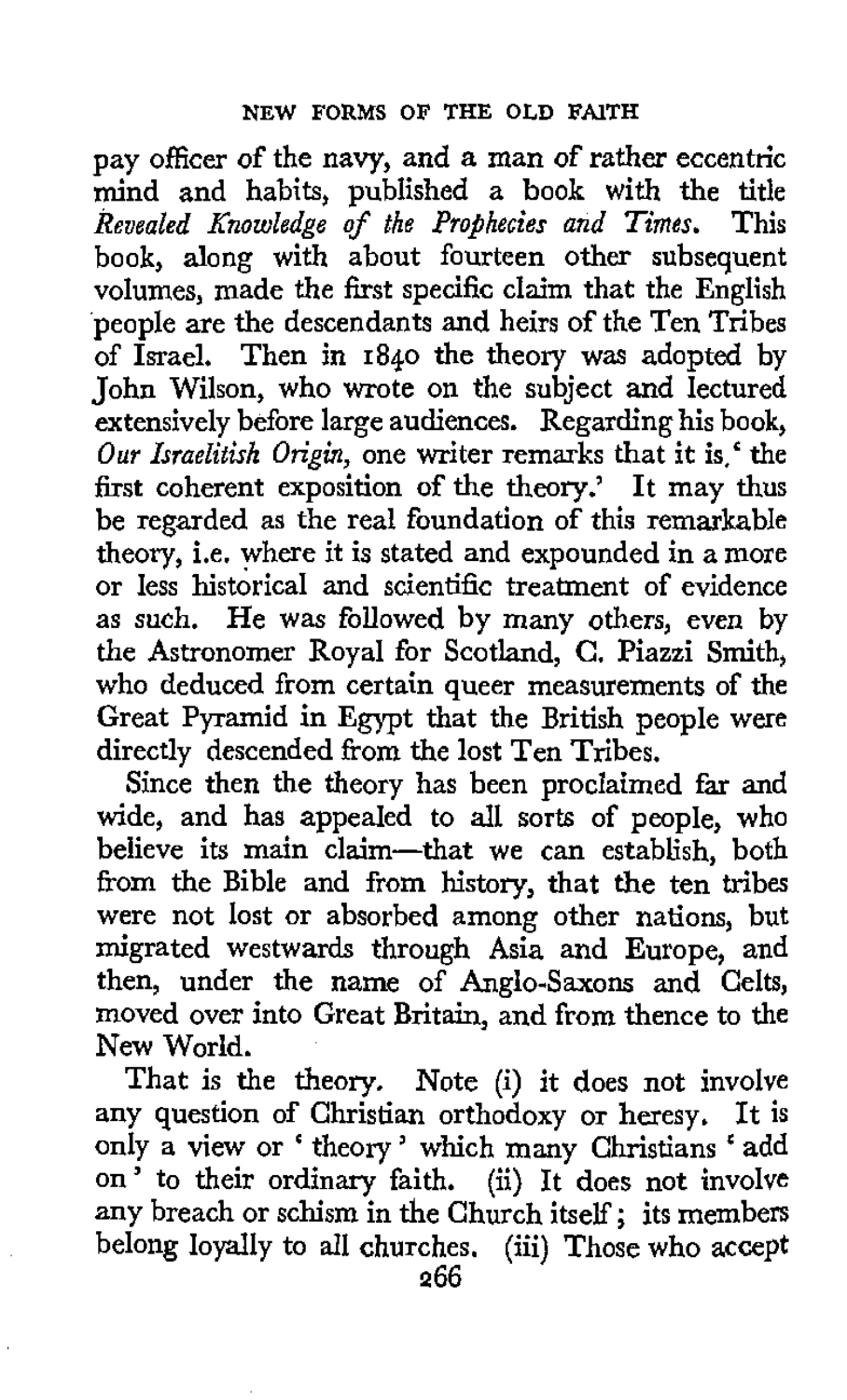## **ANGLO-ISRAEL, OR BRITISH-ISRAEL**

it say that it gives them a new view of their responsibility to bring the world under the rule of God : and they claim that it gives them a new vocation, and **a**  sense *of* **our** national destiny and responsibility.

**2** 

With this said, let us see on what the theory **is** founded. Speaking generally, we may say that it is founded on these points :

First, British-Israelites assert that the great promises to Israel, made by God through His prophets, have never been fulfilled, and must be fulfilled. They always interpret these prophecies literally, word for word; and they will not allow that the prophets' words may have been fulfilled spiritually, or in other indirect ways.

Second, they assert that these prophecies are *national and political prophecies,* and must be fulfilled in some definite national unity. They are not to be fufilled to ' individual people ' but only to ' a people.'

Third, they assert that these prophecies were made to the *Israelites*, the Ten Tribes of the Northern Kingdom, and not to the Jews, the two tribes of the Southern Kingdom. This allows them, according to their view, to escape the awkward dilemma presented to us by the fate of the Jews, who were scattered as a people **all**  over the world, and whose ritual religion and worship were ended and fulfilled in the coming of Jesus as the Messiah of all nations. Moreover they wince from being thought in any way related to the modern Jews who have become the hate and butt of the world's persecution. They say—I shall speak of this laterthat the **promises** *of* **an** *extended and eternal Kingdom* were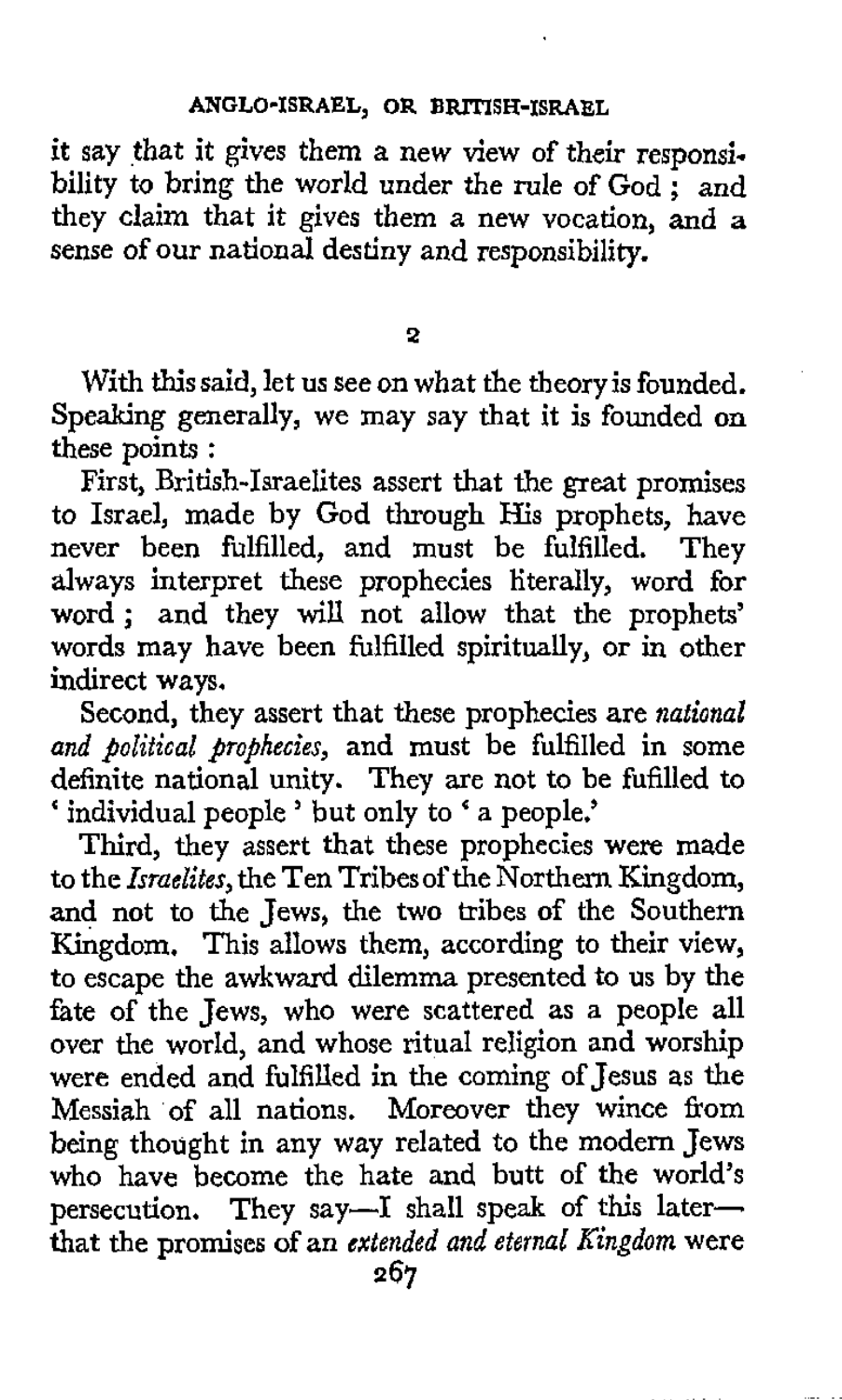made only to the Israelites of the north. And these are yet unfulfilled, if they are not fulfilled in us.

Fourth, they claim that the Anglo-Saxon peoples are the *only race* in history who do fulfil these prophecies, as given by the Hebrew Seers and that they fulfil them in many astonishing ways. They deny that **this** can be due to coincidence.

Fifth, the British-Israelites claim that they have established in history the ' race-linkage ' between the lost Ten Tribes and ourselves. They profess to be able to trace the migrations of the Ten Tribes from the **hills** of Media, where they were taken by the conquering Assyrians, through Asia Minor, where they were **known**  as the *Sacae* or *Scythians* and the *Cimmerians* or *Khumri,*  through Southern Russia, across Europe, and then into Britain as the invading Celts and Anglo-Saxons.1

**Now,** it must be obvious that the whole crux of proof in **a** question like this must lie in *histmy.* Unless this astonishing claim can be proved by unquestioned historical evidence, **our** claim to be the descendants of the Ten Tribes will be no more valid than the claims of other peoples to a similar descent ! Mere ' striking parallels ' between the ancient prophecies and ourselves will not count. For this reason-that other nations in their **own** day have had as striking parallels. The Spaniards, for instance, might have claimed to fulfil these prophecies when they were the Defenders of the Faith, and when they too occupied the 'isles' of the sea

'

<sup>1</sup> The etymological identifications of the British-Israelites are fearful and wonderful. The Sacae become the Saxons; the Cimmerians or Khumri become the Cymri or Welsh ; the Scuthae become the Scots; the Goths come from the tribe of Gad ; the nien of Dan become the Danes; these same men of Dan gave **names** to the Russian rivers Don, Dneiper, and Dneister, and Danube ; Judah become the Jutes. Don, Dneiper, and Dneister, and Danube; Judah become the Jutes.<br>All this is etymology run mad !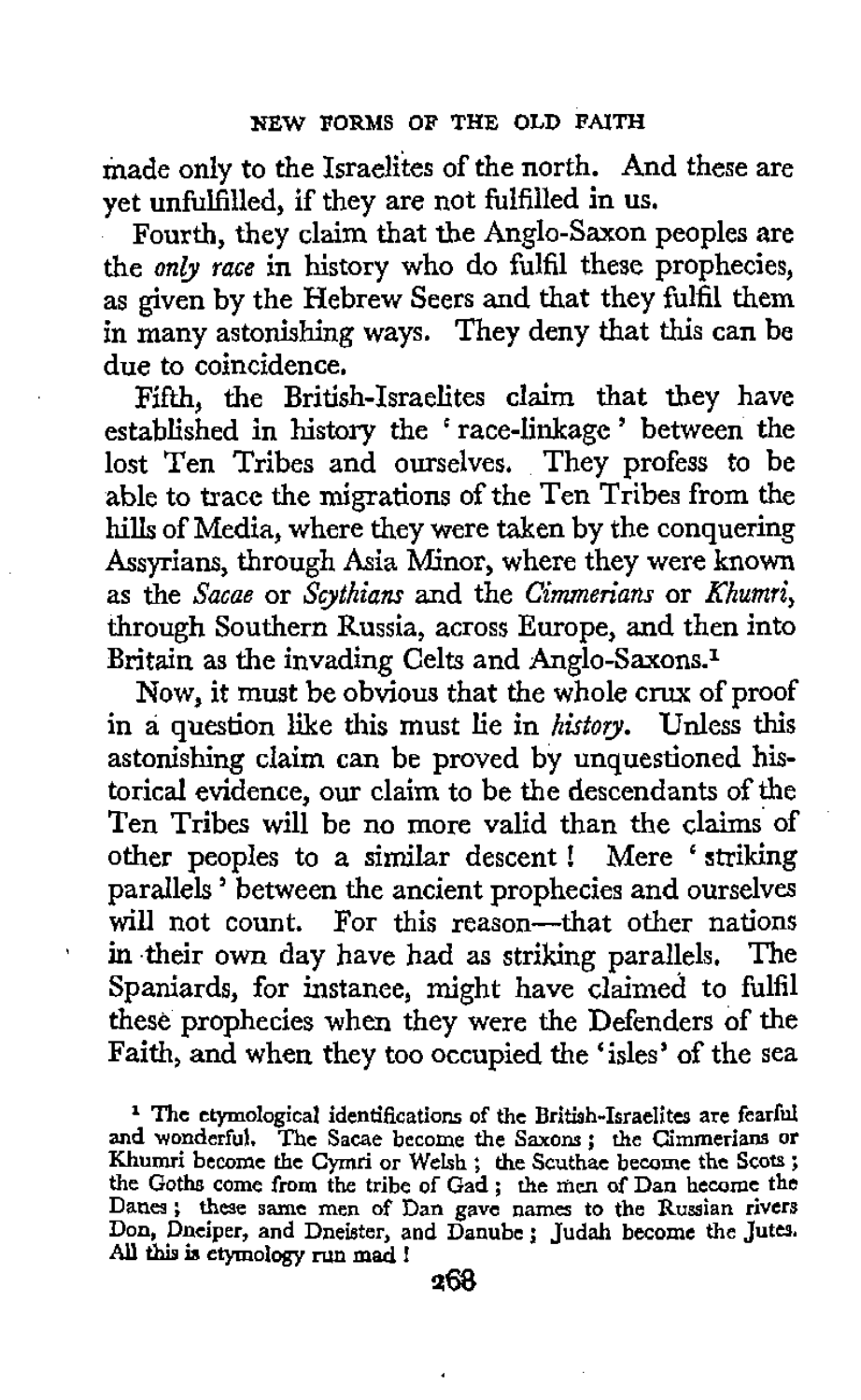and were the lords of the known world. Or the French in their amazing era of Empire **and** destiny.

,

It is worth remembering that there have been many similar claims made by other nations to be **the** ' heirs ' of the Lost Tribes. For instance, it is the whole basis **of** the Mormon Church that the *Indians of North America*  **are** the Ten Tribes, and that the revelation 'on which their church is founded was given to them by Mormon, the last **of** the great prophets of Israel. **Similar** claims have been made by other nations and peoples in past times, all based on ' *striking parallels*<sup>5</sup> between the ancient prophecies and their own qualities and destiny. The article in *Chambers's Encyclopædia* sums these claims up **as** follows : ' The remnants of the ten tribes were found marauding in the Afghan passes, wandering with the reindeer in Lapland, chasing buffaloes on the American prairies, or slaughtering human victims on the teocallis of Mexico.' **<sup>1</sup>**

Thus, **to** put it in a nutshell, there is no justification for believing this theory about ourselves, *unless there* **is**  *clear historical evidence to prove the fats of descent.* Without **this,** the belief remains only **an** interesting and flattering speculation, pleasing for some people to think about, no doubt, but certainly not any more reasonable than the claims of other nations.

The test, then, is history. Is there any proof at all that there is a *link of descent* between the ancient Israelites and the Anglo-Saxon race? **I** have read as much literature on **this** subject *as* is good for any reasonable man ! **<sup>I</sup>**admit that **as** the British-Israelites use the words of the prophets-always literally and never spiritually, **and** generally taken wholly **out of** their context-they *can* apparently **make** *a* fair *prima* 

**<sup>1</sup>***Chambar's Emybj@dla,* **Anglo-Israelite** Theory '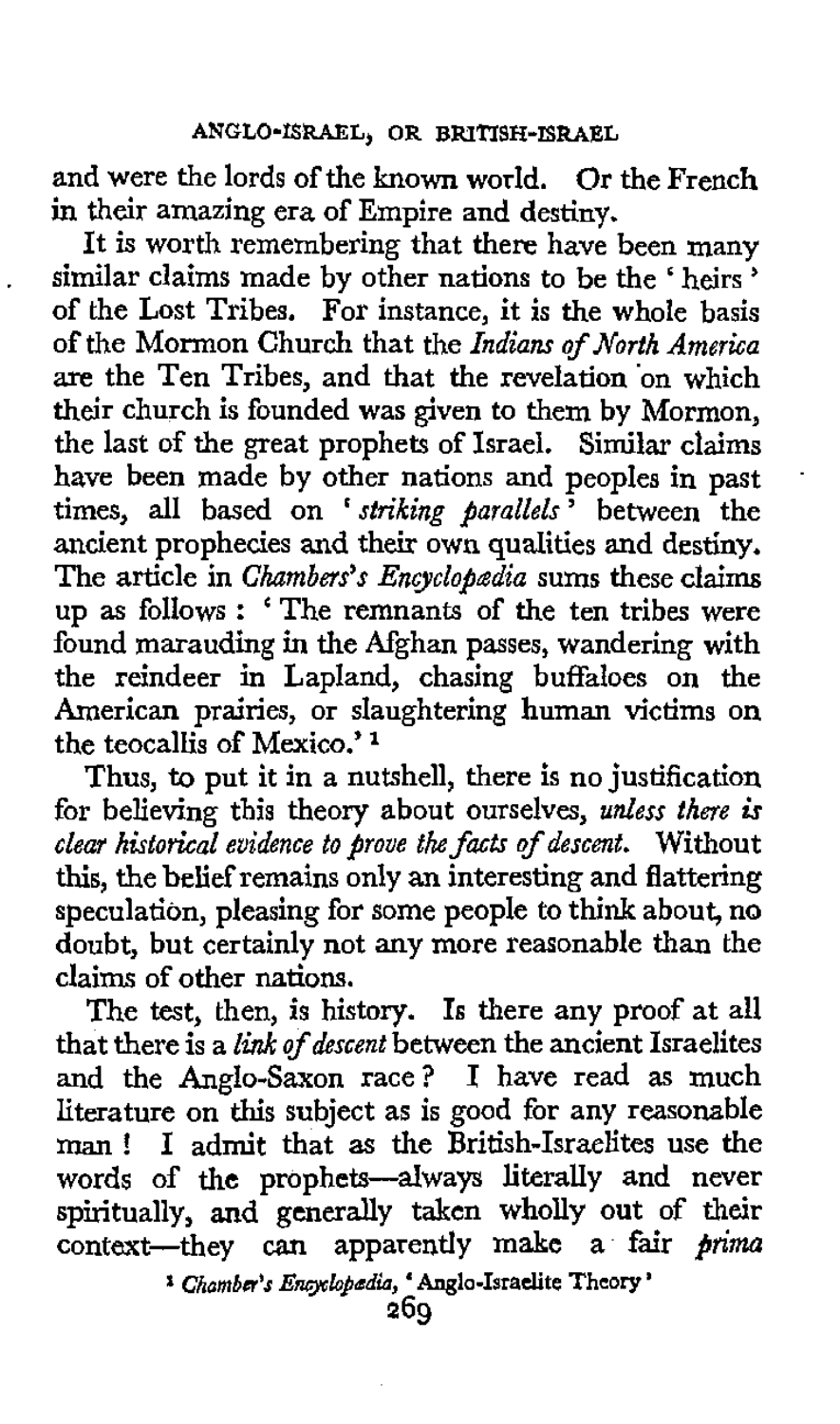*facie* case that many of these obscure prophecies do find some sort of fanciful fulfilment in us. But all that doesn't matter, The real point is whether there is any ground in history for asserting that the Ten Tribes migrated through Asia and Europe. Is there any such proof?

Practically, there is none. Apart from some very groundless and fanciful speculation, the theory is only a form of wishful thinking.

Let me quote in full the one definite passage in literature which is the ' sheet-anchor ' of British-Israel hopes. It is taken from one of the books of the Apo; crypha, **2** Esdras, xiii.40-45. According to the judgment of the best Jewish and Christian scholars, this book was written in the first century of our era-most likely during the reign and persecutions of the Emperor Domitian. It is a book of' visions ' and ' dreams,' very akin in content and style to our Book of Revelation in **the** New Testament. In the chapter from which I propose to quote, the author tells us of a strange dream he has had, and an 'interpretation' is offered to the dreamer. In the interpretation, the following passage occurs : ' These are the ten tribes which were carried away

prisoners out of their own land in the time of Osea the King, whom Salmanasar the King of Assyria led away captive; and he carried them beyond the river; and so they came into another land. But they took this counsel among themselves, that they would leave the multitude **of** the heathen and **go** forth into a further country, where never mankind dwelt, that they might there keep their statutes, which they had not kept in their **own** land. And they entered by the narrow passages of the river Euphrates. For the Most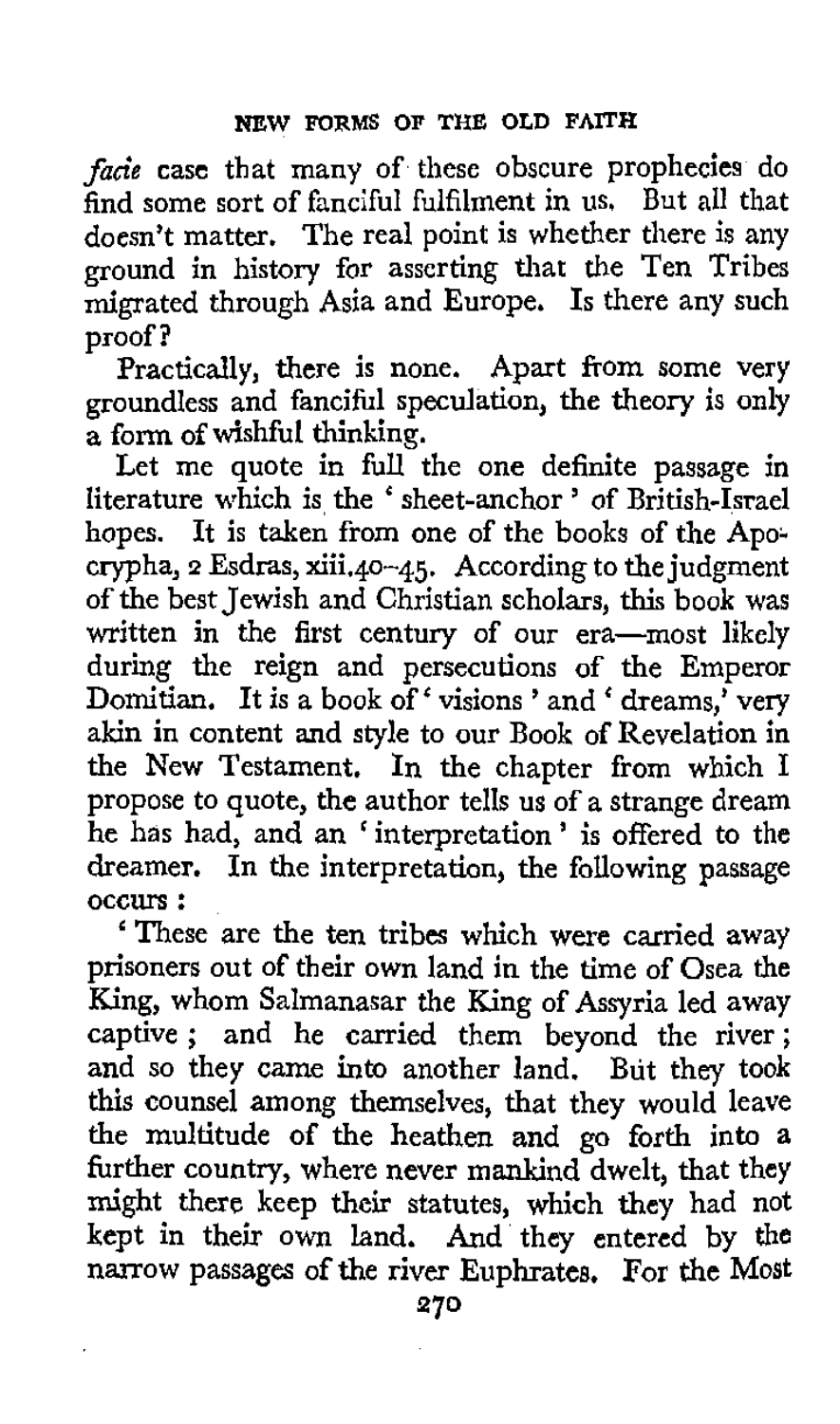High then wrought signs for them, and stayed the springs of the river till they were passed over. For through that country there was a great way to go, namely, of a year and a half; and the same region is called Arzareth.' **<sup>1</sup>**

Let us remember that this is only a dream, and the interpretation of a dream which Esdras had. In.any case, since this vision was written over 700 years after the captivity **of** the Ten Tribes in Media, it cannot be quoted as a historical record. At the best, all that the passage does say definitely is that this author, writing 700 years later, believed that the lost Israelites moved to 'another country.'

But we have to put another reference to these Israelites, written about the same time, alongside of this quotation from Esdras. Josephus, the accredited Jewish scholar, whose learning and research made him one **of**  the founders of historical study, also speaks of these captive Ten Tribes. In Book XI of his Antiquities, Chapter V, he describes how the Jews in Babylon (the two tribes) were set free by King Darius, and how they first gathered into Babylon from all Media in order to return to Jerusalem.

Then he writes the following with reference to the Ten Tribes : 'But then the entire body of the people of Israel remained in that country ; wherefore there *are*  but two tribes in **Asia** and Europe subject to the Romans, while the ten tribes are beyond the Euphrates till now, and arc an immense.multitude, and not to be estimated by numbers.' **Mark** that clear statement by this Hebrew historian, ' *ih8 ten tribes are bgond the* 

<sup>&</sup>lt;sup>1</sup> 'Arzareth,' according to the marginal note in the passage of the Apocrypha, means simply 'another land.' There is no trace in any records or monuments of a land named 'Arzareth.'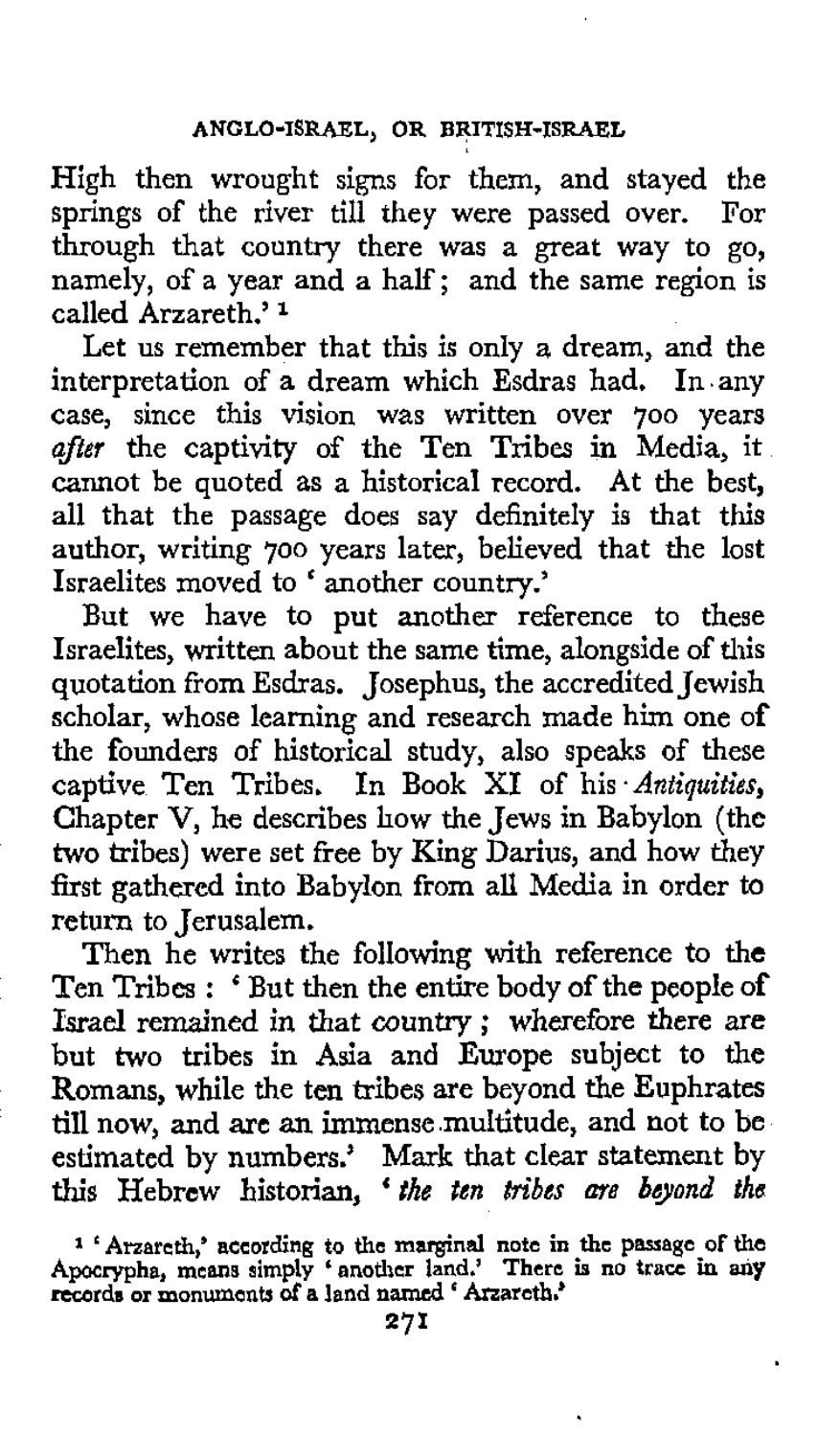*Eujhrutes until now,'* Josephus lived **and** wrote about **A.D. IOO** : thus the words ' until now ' mean only one **thing,** that up till the end of the first century, the Ten Tribes were known to be ' beyond the Euphrates.'

These are the only two direct references to the history of the lost Ten Tribes of which we have any knowledge and on which we can form any judgment. Both were written about the same time, i.e. in the first century A.D. One was, professedly, a *vision* in a book of visions ; the other was penned by a trained observer who was detailing facts of history known to him and whose general knowledge and accuracy have been acknowledged by historians.

One (Esdras) alleges that the Israelites, after being taken captive as slaves by the mighty Assyrians and settled in the cities of the Medes (round about **721 B.c.),**  marched triumphantly out of Assyria in 650 B.C.and that, mark you, at a time when Assyria was still one of the great powers **of** the known world ! British-Israelites choose the date 650 **B.G.** for the triumphal exit of the Israelites from Media, because Herodotus the Greek historian comments on the fact that about that time **a** people called the *Scythians* began to appear on the shore of the Black Sea.1

Even if it were admitted as a possibility that these dispersed captives might have managed to march out as a unit against the powefil Assyrians, this does not **help** us in the least to link **them** up with any **other**  known people. British-Israel tries to identify the

<sup>&</sup>lt;sup>1</sup> Around 650 B.C. Assurbanipal, one of the greatest of Assyrian kings, was in full power and reigned until 625 B.C. 'His reign was the culminating point of Assyrian splendour.' He invaded Phomicia and captured Tyre, and **triumph during his reign is beyond bdief,**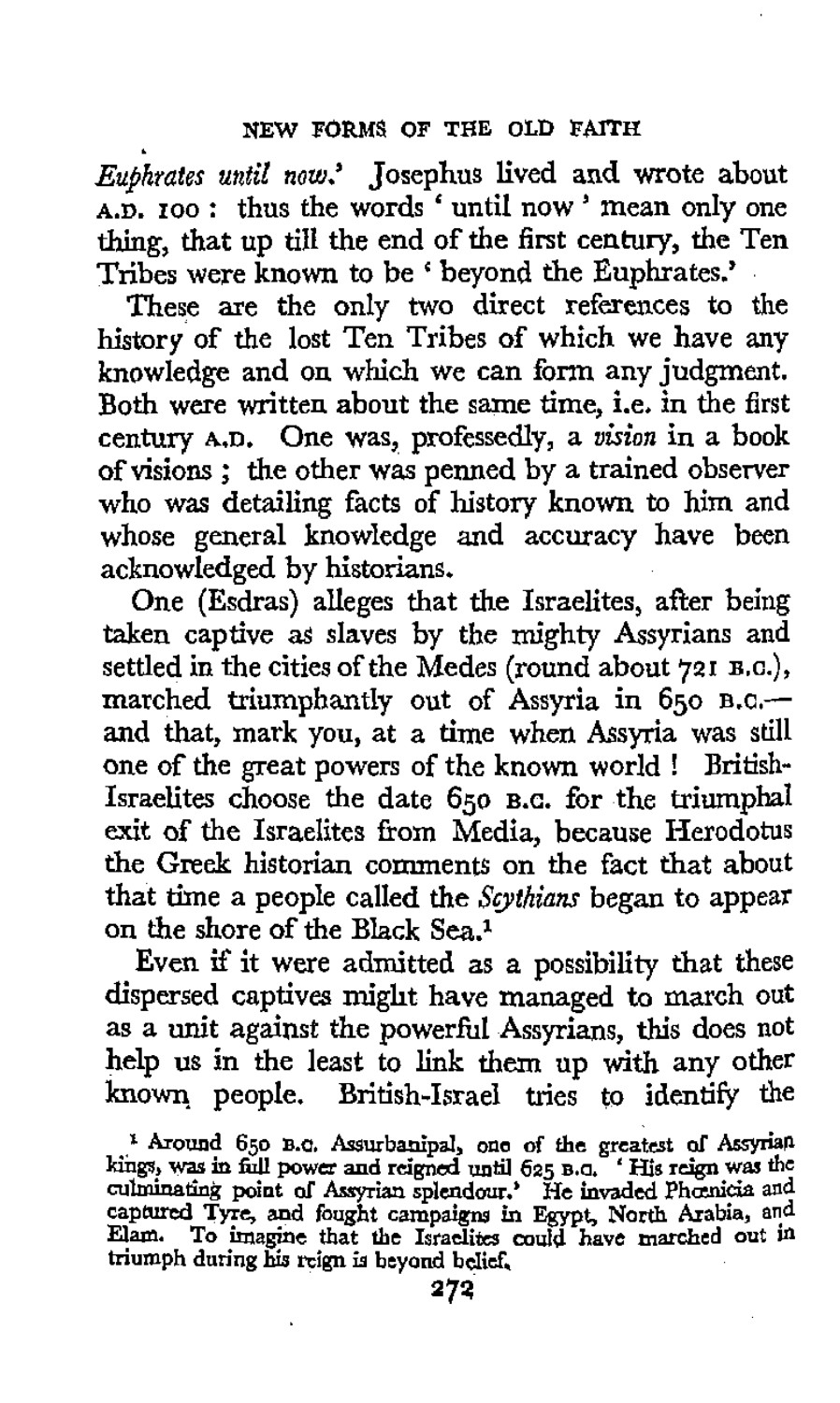## **ANGLO-ISRAEL, OR BRITISH-ISRAEL**

Israelites with the tribes of whom Herodotus speaks, and claims that they became known as the Scythians and the Cimmerians. If so, their aim in marching out as told by Esdras is wholly falsified. Esdras asserts that they went out *in order that they might keep their statutes of loyalty to God and the law of Moses.* In that case, all one can say is that if these loyal and godly Israelites became known as the 'Scythians,' they degenerated, in one short decade or so, into the fiercest, lowest, and most dreadful pagans of their day ! The very name of ' Scythian ' soon became another word for cruelty, vice, disloyalty, and the offering of human victims to pagan gods! I repeat with some moral emphasiseven if the vision of Esdras is at all likely to be true (that the men of Israel did manage to march out in spite of the unchallenged power of their Assyrian masters), and if their aim was of all things to worship *God in greater purity and freedom,* then, by all the laws of human likelihood, it is impossible for us ever to identify them with the vicious, pagan, and abominable Scythians. There are limits to what our moral decency will believe.

In any case—this should be final—no reputable historian or archzeologist will agree for a moment that the Scythians were of *Semitic origin,* as there are no traces in the relics of their language and customs of any Semitic influence.

Here is an interesting point. All ethnologists agree that *customs* and *rites* are the last thing to change or be lost in early tribes. They persist through the ages-even if only as superstitions. Why then are there no survivals of Israel's passionately-held customs-circumcision, seventh-day observance, legal uncleannessamong the Scythians, Cimmerians, Saxons, Angles, or

@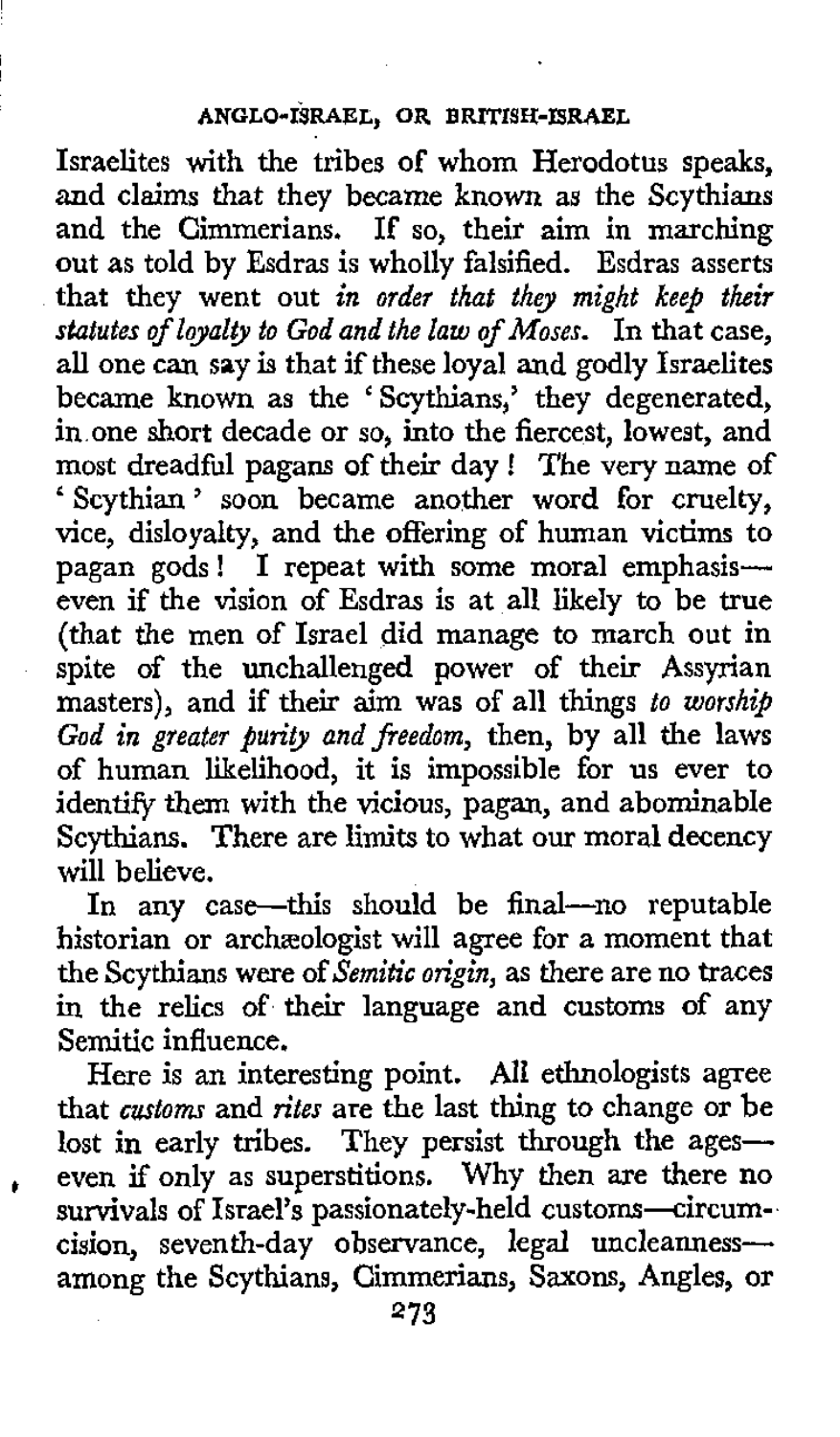Celts ? Did these ingrained customs pass out like their Semitic speech ?

To go further, even if we were to admit that these bloodthirsty Scythians were the lost pious Israeliteswho left Media to worship God more purely-we have no possible historical data for bringing these Scythians into Russia and across Europe, and then into Britain. This kind of speculation has no historical value. Sometimes British-Israelites try to trace the alleged migration **of** the ' Scythians ' through Europe by broken bits of language and a few place-names. But there is nothing so precarious as an amateur's guesses about etymology. Certainly no reputable philologist accepts their ' guesses at truth ' as being of any worth. ' There is no doubt,' says Sir **E. B.** Tylor, ' that this abject nonsense has far larger circulation than all the rational etymology pubIished in England.' **<sup>1</sup>**

**3** 

You can believe the British-Israelite theory if you like. It is up to you. But with any historical training I may have, and any judgment of evidence, **I** confess that the speculation leaves me incredulously cold. **am** encouraged by the fact that no reputable historian or philologist considers that there is verifiable evidence for this astonishing theory. Guesses and speculations won't atone for the absence of historical facts-the most unfortunate guess of all is that the Ten Tribes, **who**  sought to honour God, should grow so pagan so soon.

The least impressive thing to any student of the study of words is the British-Israelite identification of ' place names' throughout Europe to link up the Hebrew speech of the Ten Tribes with the western continent.

**<sup>l</sup>***Chambers's Encyclobedia,* ' **Anglo-Israel** '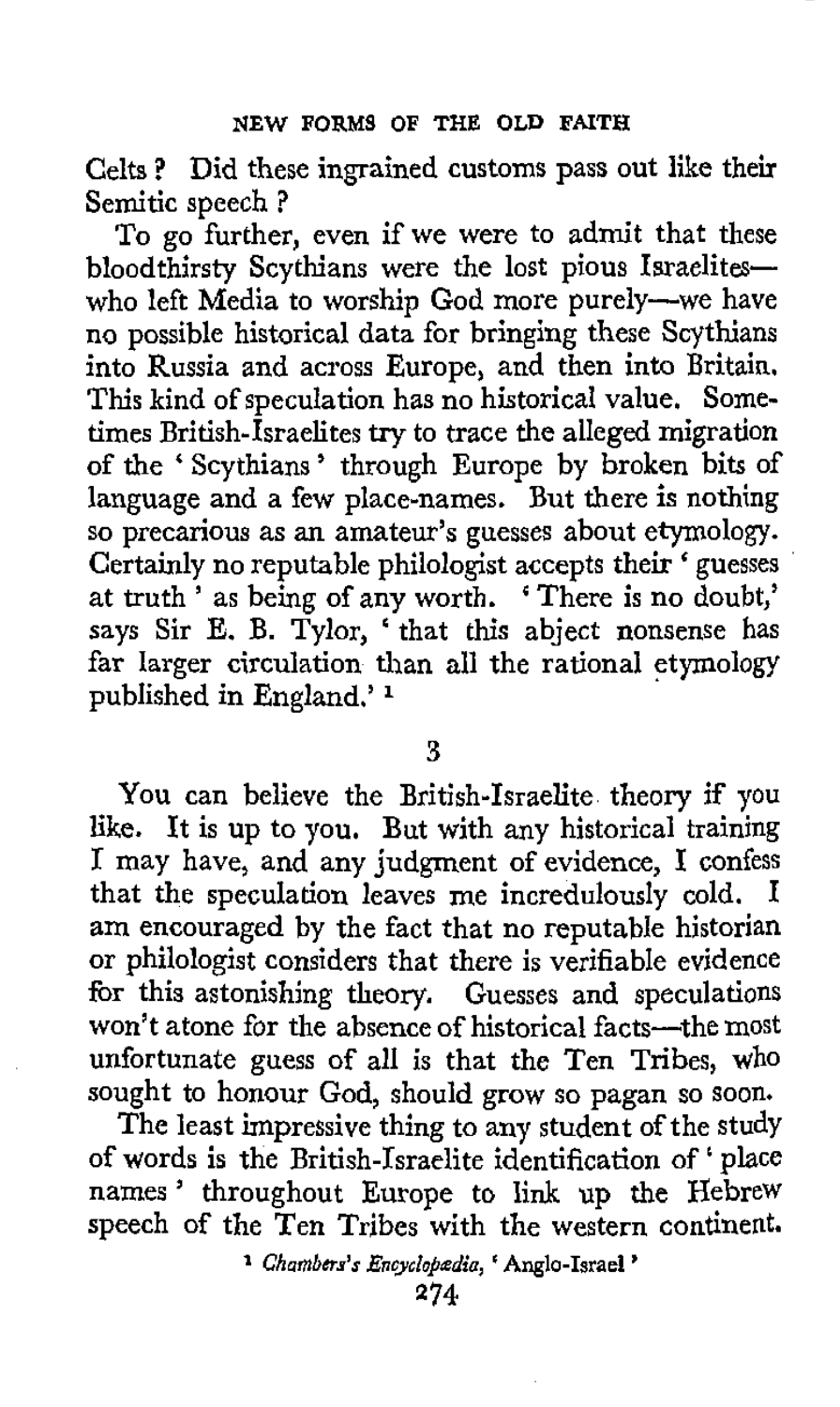The so-called identifications on examination prove to be little more than verbal quibblings on the English letter, depending for their success on the reader's ignorance of Hebrew exegesis. Thus one of the strongest is, that according to prophecy, lost Israel's location must be " the isles." The application of **this**  to England is at once obvious. But unfortunately for the argument, the word rendered " island " or " isle " is applied in the Hebrew text to any district on the seacoast separated from Palestine by water-the shores around the Mediterranean and the coasts df Greece and Asia Minor, as well as islands proper.'

Place beside this very entrancing speculation the clear sober statement of the accredited historian, Josephus. soper statement of the accreatied historian, Josephus.<br>He was not recording 'visions,' like Esdras ; he was recording facts in the common knowledge of his day. Let us read his words again-and remember they were written about **A.D. 100,** in the period of the great Roman Empire. Since that day we have a fairly definite record of the various migrations of peoples and tribes across Europe :

' The entire body of the people of Israel remained in that country; wherefore there are but two tribes in Asia. and Europe subject to the Romans, while the ten tribes are beyond the Euphrates until now, and **are**  an immense multitude.'

On all counts then, if it is to be a choice in historical value between the dream of Esdras and the recorded facts of Josephus, **I** must vote for Josephus. In other words, the lost Ten Tribes are still lost ! They are beyond the Euphrates.'

Don't let us overlook another interesting point. King Sargon claimed that he led captive **27,290** Israelites,

<sup>1</sup> Chambers's Encyclopædia, and *Encyclopædia of Religion and Ethics*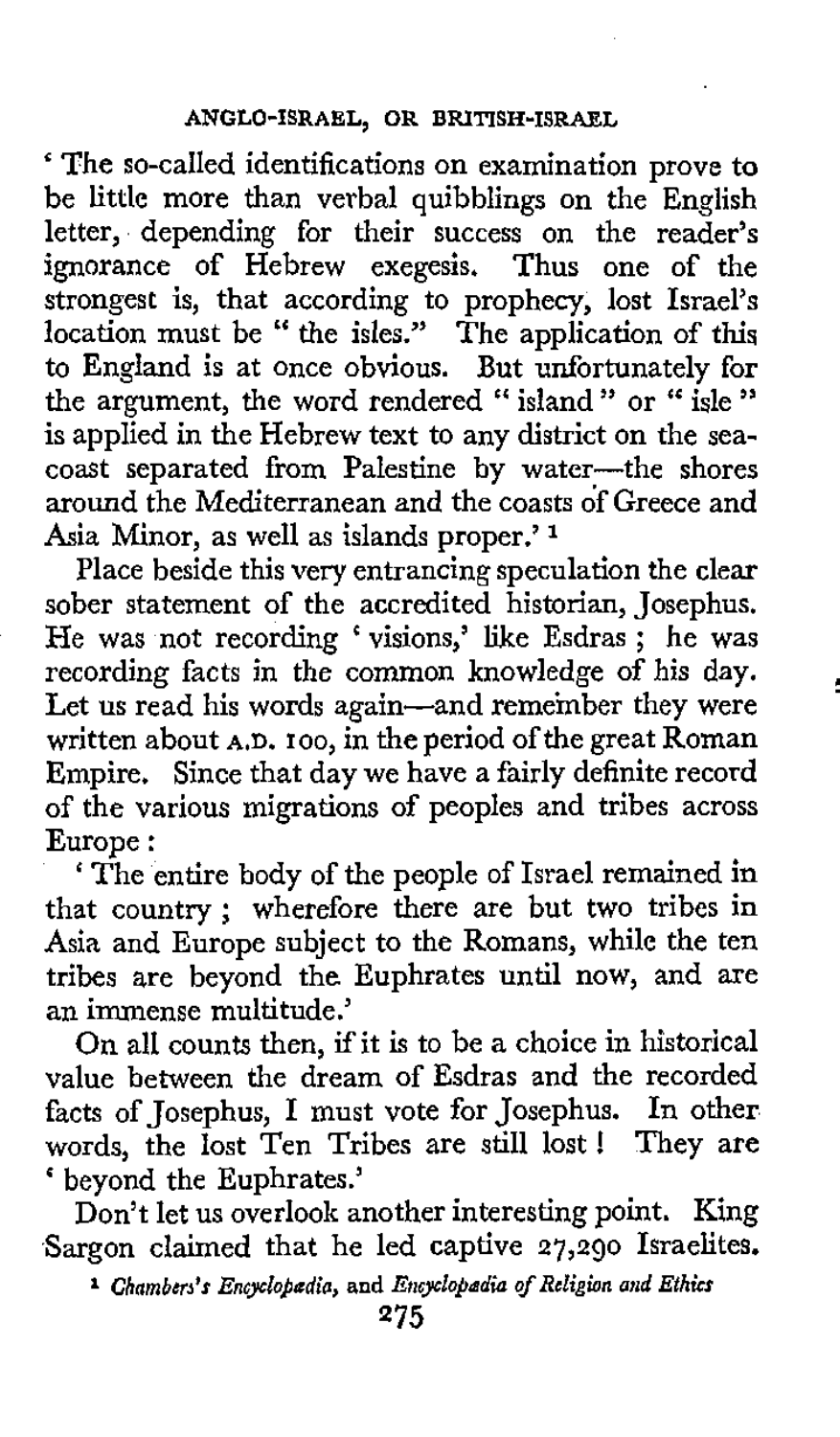But on any reckoning of their population, that must have been only a small relative part of the Northern Kingdom. We know what happened to that large part which remained in Palestine-they remained. Now why should the promises of God, made to the whole people, *only apply to the relatively small portion which was carried into captivip* ? **This** seems a rather difficult point for the British-Israelites to explain.

I am not **trying** to influence any man's convictions. **I** have been asked to give my views on the British-Israel theory, that the Anglo-Saxon-Celtic peoples are the descendants of the Ten Tribes and the heirs of their promises. We may be; I do not know. *All* I know, and am now saying, is that there is *no hktorical* **basis** for the belief that makes **any** appeal to my judgment.

All the other points do not really count, if there is no historical proof of the alleged migration of the lost<br>Israelites. There may be lots of most interesting There may be lots of most interesting parallels between the great promises made to the ancient Israelites and our own modern empire and destiny. But don't let us forget that others have found equally interesting parallels which they in turn have applied to themselves. The only test that ought to appeal to us is the test of historical proof. Speculation -however interesting, flattering or attractive-will not do. It proves nothing.

I cannot believe, therefore, that through this fancied descent, we are in any special sense ' the heirs of God's promises and favour.' **I** can believe this least of all when I remember that Jesus, Our Saviour, came to be *the Messiah ofall nations alike.* Once He came to give **His**  message to the whole world, a special notion of *favour*  in **God's** sight is almost a heresy. Where there **is** 

*7*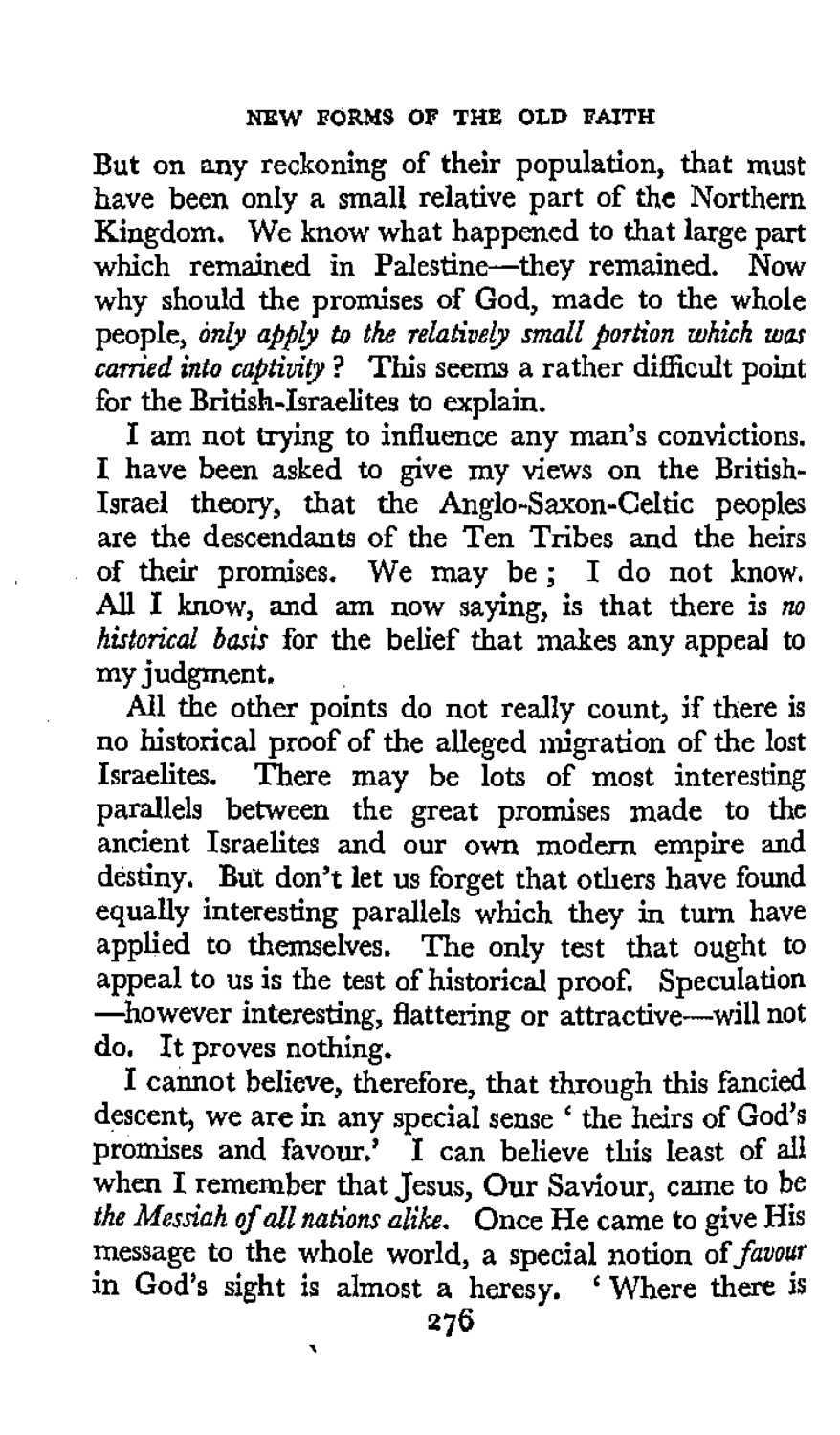.

neither Jew nor Greek, circumcision nor uncircumcision, Barbarian, Scythian, bond nor free : but Christ is all, and in all.' $1$ 

We may say with some real meaning that Israel once was ' a favoured nation ' in order that God might use it for the world's good, and especially that Jesus might be born in it, reared and trained, and that it might become a vehicle for His truth. But once He came -and came to the whole world of needy mankind -there is no such thing as *a favoured nation* any more. No longer can a nation have any special privileges over another in God's sight-Israelite or Roman, black, white, or yellow. In Jesus Christ all men and all nations are alike in need and in opportunity ; and there is no difference in the regard of God for any nation, class, or man.

**4** 

*61* 

If it is a help to anyone to accept the British-Israel theory, he is fully free to believe it, if he can accept its claims. Many good Christians whom I know and respect do keenly believe it. Its acceptance does not entail any heresy, or involve any less interest in the work of the Church. If this theory strengthens a man's faith, deepens his love, and makes him a finer and more active Christian, I say 'God bless him.' But on the other hand, since I have been asked. to give my own judgment, I find that I am forced to reject the theory for the following concise reasons, which I give now **as**  a final summary.

(i) There is no basis in history for the theory. According to Josephus-up to A.D. 100-the Ten Tribes *were still resident in tile lands of Mesopotamia and Media.* 

**1 Colossians, iii.1 I** 

I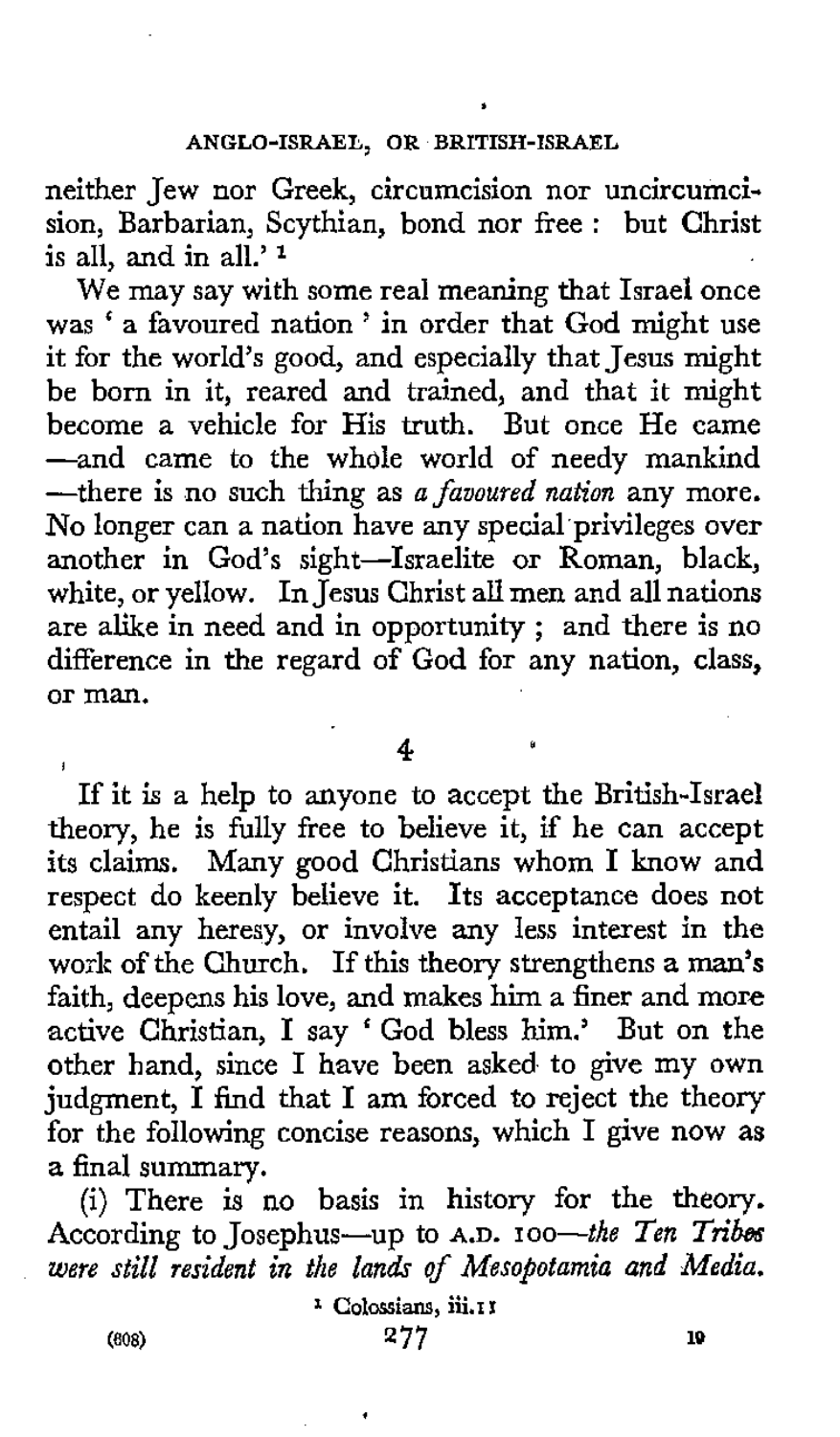At that date the Teutonic peoples, among whom were the Angles, Saxons, and Jutes from whom the British people have descended, were already established in Germany, Holland, Belgium, and Denmark. **As** we know, they fought against the Roman legions.

(ii) So much for the angle of history. But an even more impressive angle is the angle of *language.* Philologists assure us that there is no possible linkage in sentence-structure,' word-roots, grammar, or syntax between the Semitic language of the Ten Tribes and the Low or High German of the Teutons. There is actually a radical difference of 'word and phrase formation' between any form of the Semitic tongue and our modern speech. Unless therefore the migrating Israelites lost, not only their pure religion-which presumably they went out to establish-but also their own mother-tongue, it is hopeless to **try** to identify them with any modern people. Moreover-a very important point-they seem to have lost every trace of the ancient rites and customs, which were preserved so jealously by every other Semitic tribe.

(iii) I cannot accept the always ' literal ' interpretation of these ancient prophecies. **As** I have had reason **to** point out elsewhere, the prophets did not come among the people to *predict* and *foretell* far-distant events in the dim future. They were there to declare moral truths in God's name for their own age, and *forth-tell* (not foretell) God's will for life and conduct among their own generation. The claim that the among their own generation. The claim that the<br>Hebrew prophets could 'predict' a map of the future -while Jesus Himself denied that He could foretell any coming event-seems to me to be a misreading of the facts, and **a** serious misunderstanding of what prophecy is.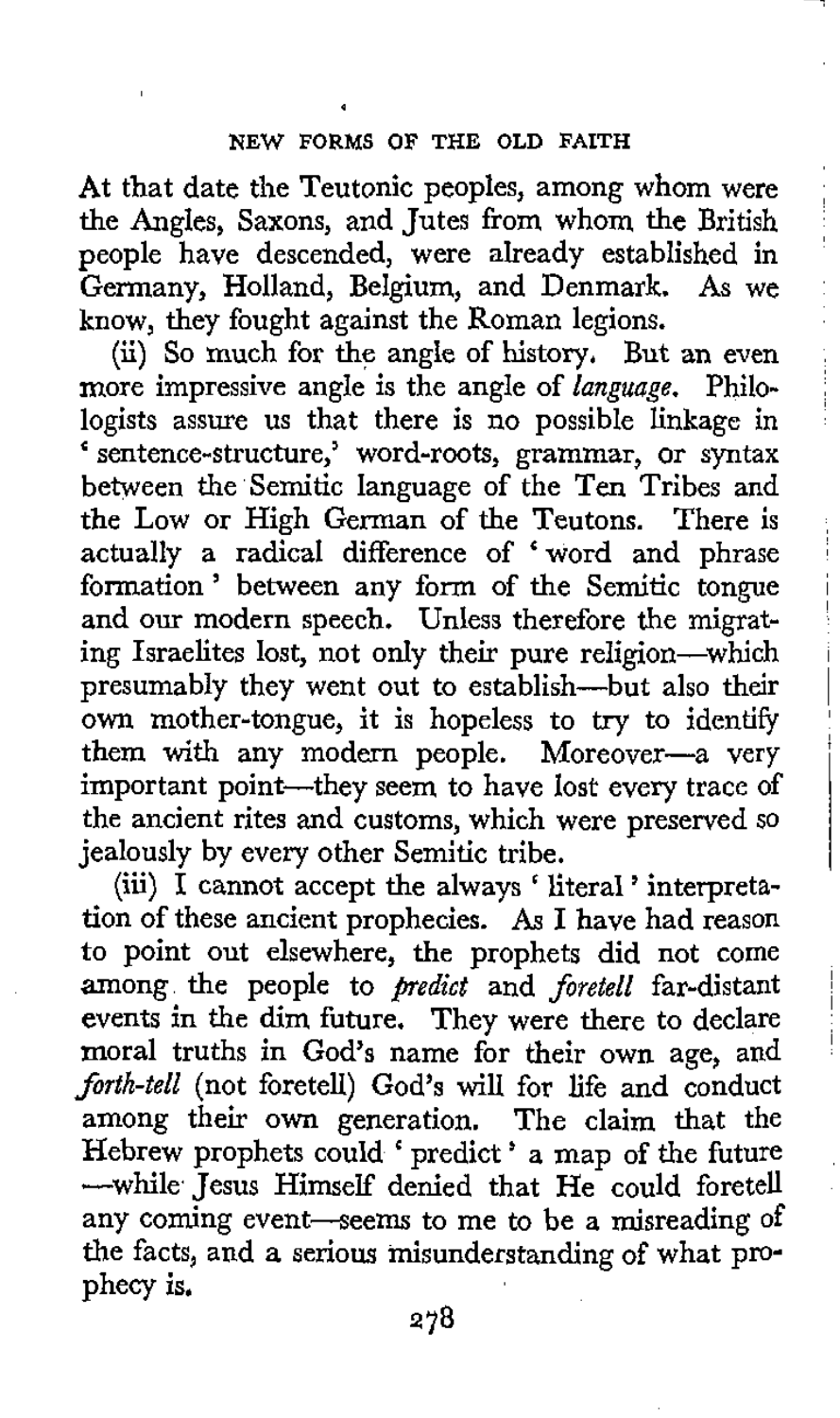Even if the prophets themselves did believe that they could so predict, and even if they were popularly regarded as ' true ' or ' false ' prophets by whether their predictions came true or not, does this of itself not show us at once that they were speaking only *to their own age*  -the age that could alone judge them? They were speaking of the results of human conduct and the consequences of the will of God which their own fellowmen could judge and pronounce to be either true **or**  false. Did not Micah, for instance, state his prophet's charter thus, ' to declare unto Jacob his transgression and to Israel his sin' (iii.8). 'No-one who reads through such a book as Amos could carry away the impression that its importance lay in prediction. Running through it, doubtless, is the broad announcement that national sin will issue in national ruin, but the value of this lies in its moral interpretation of history, not in its miraculously predictive quality ' (Professor T. E. McFadyen. *The Bible and the Modern Thought).*  Jeremiah himself asserts that the one mark of a prophet who claims to stand in the counsel of Jehovah is that he 'turned them [the people] from their evil way, and from the evil of their doings' (xxiii.22). On this general question of the right of a prophet to ' foretell,' Dr. Denney sums up the matter in one sentence, ' To ask such questions is to assume that Ezekiel and John could write history before it happened, which is not the case.' **<sup>1</sup>**

*1* 

Have you observed the curious and startling fact that many of the queer religions and theories, by which the peace of Christ's Church has been so often ruined, find their origin always in a *strictly literal* interpretation of *the* obscure prophetical passages of the Old and New

**I Denncy,** *Studies in Iheologvs* p. **232**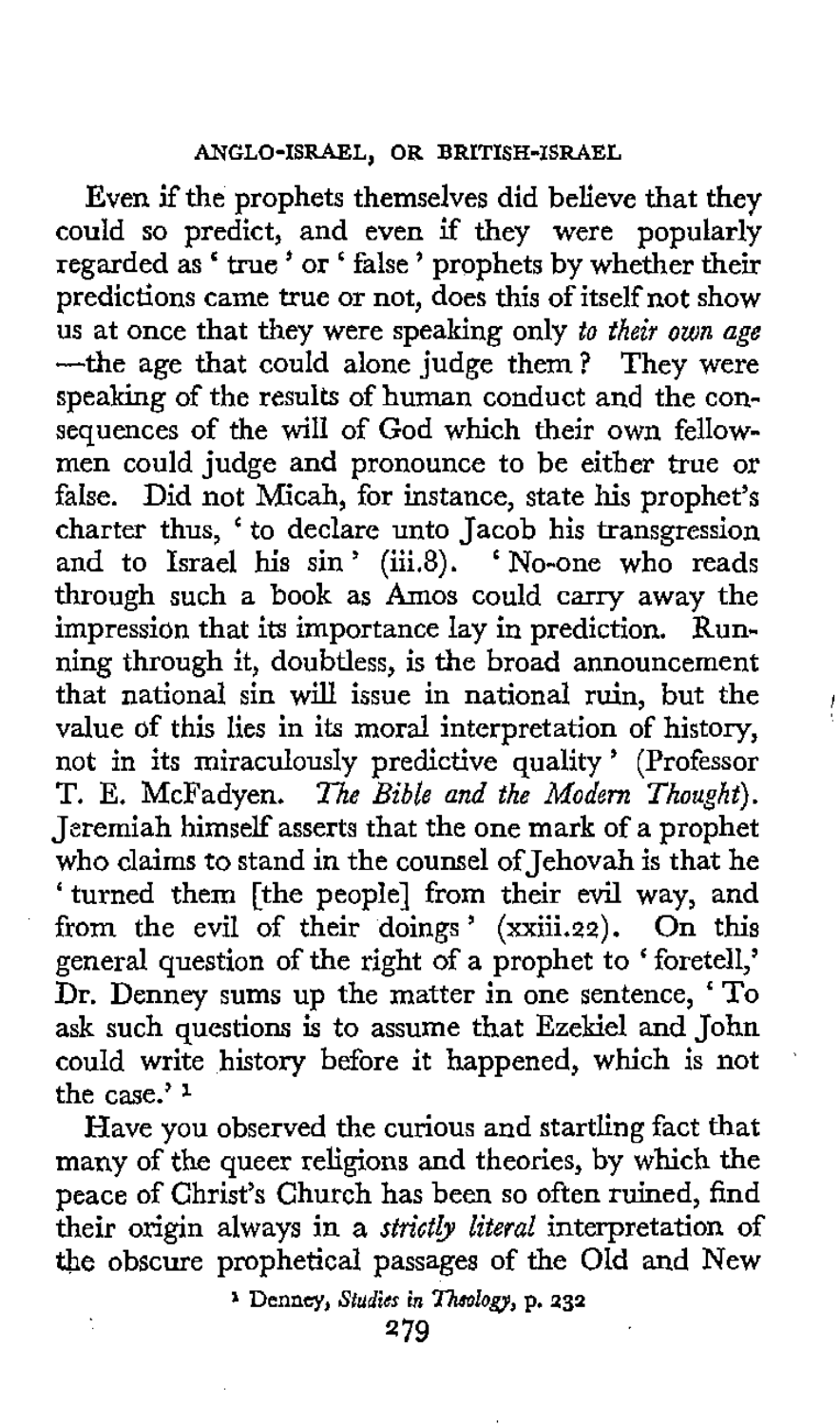Testaments? Now, I do not imagine that British Israelites would apply that strictly literal interpretation to everything in the Old Testament. For instance, they would not apply it to the so-called 'days' of creation in Genesis, but would interpret them, **as** we do, as a religious interpretation of God's creative power and evolving purposes. Nor would they force a literal interpretation upon the prophets' words when they speak of God taking Israel ' under His wings ' or being speak or God taking israed "under rus wings" or being<br>" a rock in a weary land." But surely we cannot demand literal interpretation in one place and not in another. I say this because the whole case of British-Israel seems to me to depend on a strictly literal and predictive rendering of certain selected *passages.* I at least am not ready to accept this in one set of passages, and forego it in another.

(iv) British-Israel makes an unwarranted distinction between the fulfilment of passages referring to *Ismel*  and passages referring to *Judah*. Surely, if the one must be fulfilled-especially when they aregrouped together in the-same prophecy-the other must also be fulfilled. For instance, there is the famous passage in Jeremiah xxxiii which says, ' I will cause the captivity of Judah and the captivity of Israel to return, and will build them as at the first,' According to British-Israel writers, this gracious promise has been fulfilled to *Israel*-in us! But why should the one side of the verse be fulfilled and not the other ? In any case, if we must interpret that prophecy literally, the restoration of Israel should have been to *its* own land, where ' I will build them as at the Footh to the community, where I will build them as at the first.' No! Literal interpretation of the prophets' words, as if they were predicting or foretelling distant historical events, is plain futility. The prophets were declaring great spiritual messages of moral and spiritual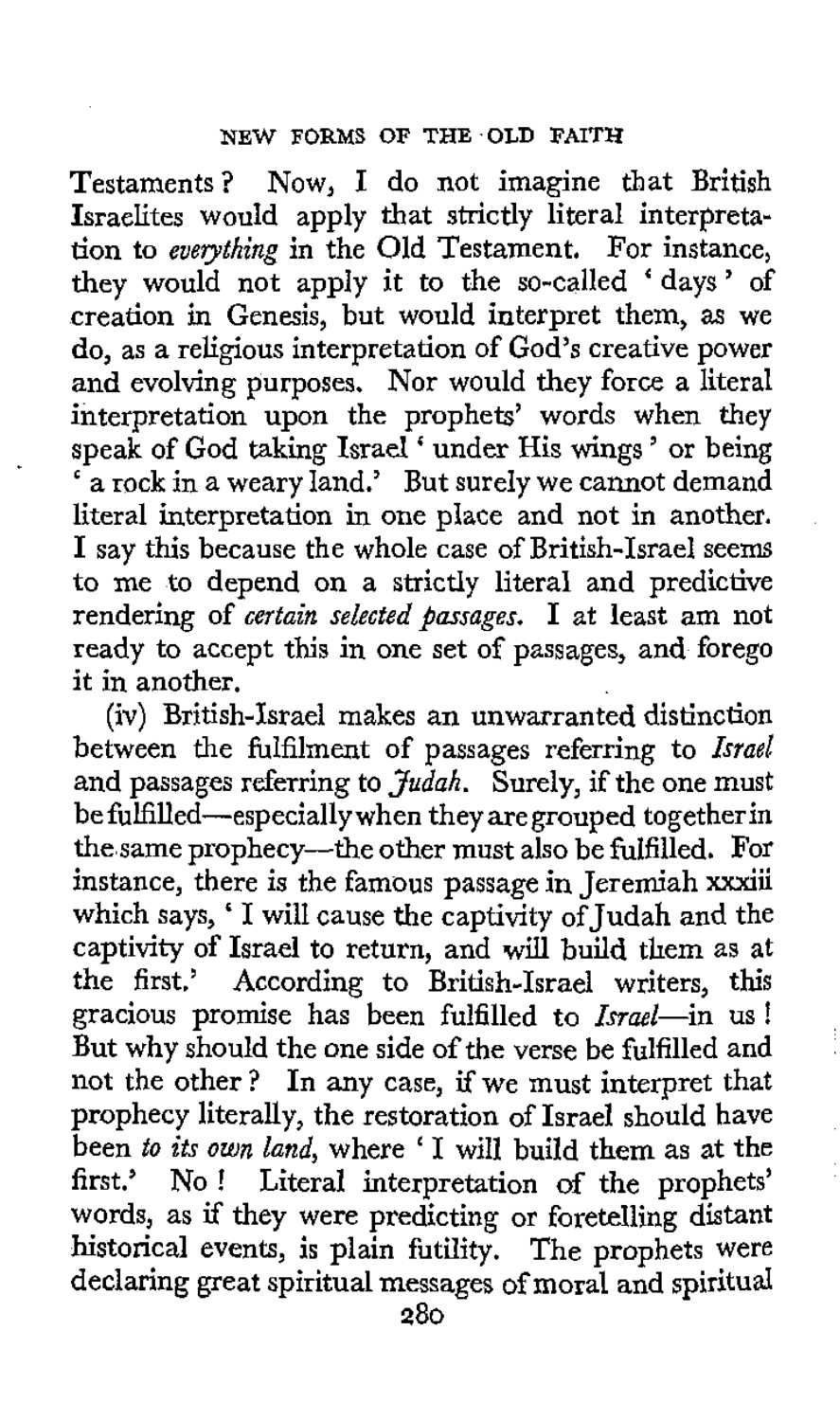concern, not giving national and political forecasts for ages to come.

(v) In my soul, I object to any view of special national favouritism and destiny *in our Christian Era.*  God needs no longer a ' favoured nation,' one who will rule and control the world for some yet undisclosed purpose of His own. Israel and Judah-both alikewere a chosen and favoured nation for one special purpose-for the coming of the knowledge of God to world. all mankind in Jesus Christ, the Saviour of the whole

In this connection, please notice one point clearly. Israel and Judah were never at any time favoured for their **own** sake and their **own** worth, but only as a means of service for the world, and as a channel for God's coming kingdom. They were, as we put it, an ' elected and chosen people'; but they were not elected to *privilege,* but only to *service.* Now once that service had been fulfilled-and so far as they were concerned, it **was** fulfilled in the coming of Jesus Christ *--their* ' *election* ' *was Jinished* ! From that moment, in the message of Christ the Messiah, the future for ever thereafter lay not with a Kingdom of Israel or Judah, but with a *Kingdom of God* in this world, a kingdom for all men and for all nations, and for all men and for all nations equally and alike.

By the mercy of God we are now beyond the need **of** any nation's special vocation and destiny. The world is one; *God's* Kingdom is for the whole world; all men and women, of all classes and all colours and all races, are equally His people. In other words, we are in a **new** *dispensation, the* dispensation of **Jesus**  Christ, who has revealed the universalism of God's love and favour. Thus, I can see no room or place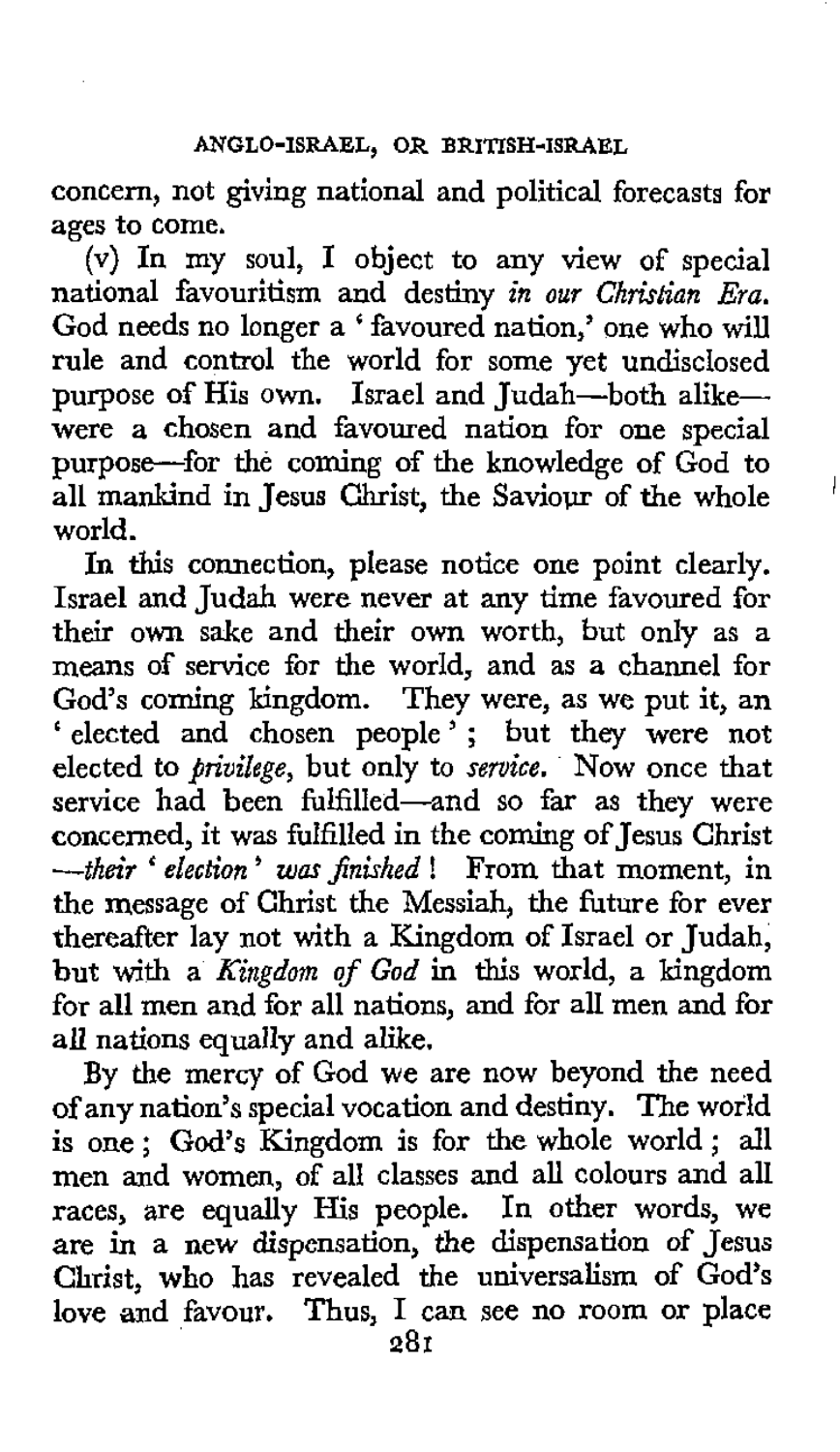in Christian thinking for a theory that we, or any other people, are a chosen vessel for the privilege of God's favour.

(vi) Lastly, when you examine just what the British-Israel theory implies, **I** fear that in some ways it is dangerously near to some modern theories **of** *race superiority* which have only brought sorrow, shame, and insolence into men's hearts. In any case, all these disguised forms of race-favour are so essentially non-Christian ! Any doctrine of a Herren-Volk, a superior race, a chosen people, an elect nation, is not only against reason but against Christ's teaching ; and in modern practice, it has proved to be a poison-spray of hate and aggression. Quite seriously, I regard this type of idea as one of the final dangers to human peace and sanity.' I am aware that the good folk who support the British-Israel movement would hotly deny any tinge **of** a Herren-Volk doctrine or any idea ofa superior race in their theory. Yes, but surely there is a possible danger **of** this idea in some unspiritual minds who might regard this theory as a justification of a sanctified imperialism. Apart from that, are we not speaking as Christians? And the Christian doctrine is quite clear --not that there is this race and that race, but that there is only one race-the human race-the 'race of mankind ' whom Jesus came to redeem.

I have only tried to give you my own reaction to **this**  question. If however any of my hearers and readers accept this theory and believe that we are indeed the descendants of the Ten Tribes, and thus 'the heirs of the ancient promises,' may I ask them to remember one thing-no election of God was ever to privilege and favour, but only to service. Every man who accepts this British-Israel doctrine should only examine